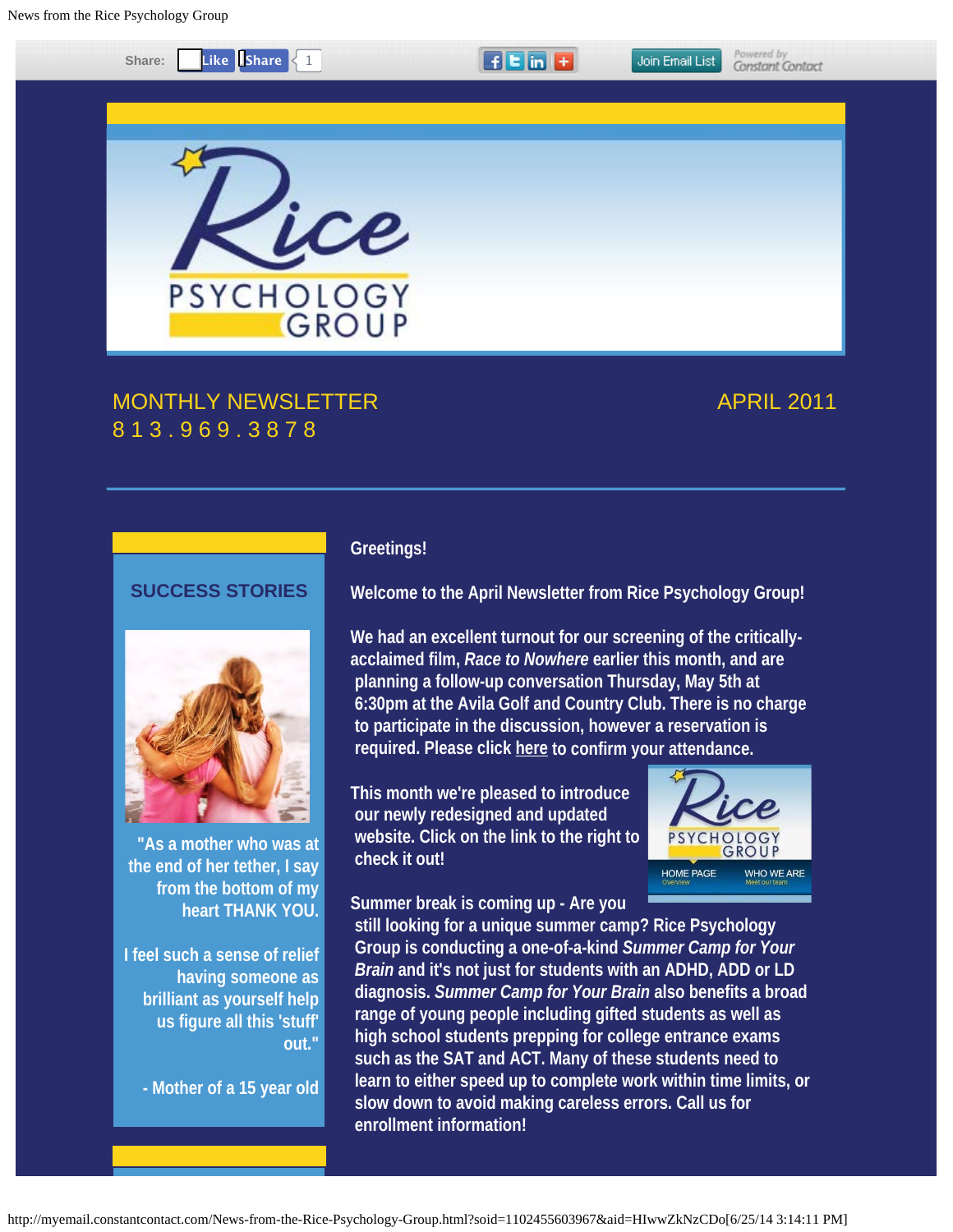

**IN THE NEWS**



#### **CarrollwoodPatch**





#### **CONTACT US**

**Carrollwood: 813-969-3979 3802 Ehrlich Road Suite 310 Tampa, FL 33624**

**Hours: Monday: 8:30am - 8:00pm Tuesday: 8:30am - 8:00pm Wednesday: 8:30am -**

**Also, are your children on media overload? Scroll down to view some easy ways to control the media consumption norm in your household and set your child up for sucess.** 

**Please let us know if you have any questions or if you have any suggestions for topics in future newsletters!**

Weady

*Wendy B. Rice, Psy.D. President and Founder of Rice Psychology Group*

### **SUMMER CAMP FOR YOUR BRAIN Enrolling Now**

**Students with a diagnosis, or those exhibiting signs of ADHD or ADD, often struggle to retain and apply information where needed.**



**"Our Summer Camp for Your Brain utilizes Brain Train software, which is a computer-based cognitive training program," explains Dr. Rice. "It's ideal for kids who show signs of ADHD, ADD or other learning differences because it helps to improve attention, self-control and listening skills, as well as tolerating frustration.**

**Another benefit of the training is that it helps to build processing speed which can help children to complete homework more quickly. It also improves their reasoning ability and memory (especially working memory); exactly the tools you need to succeed in school and in life."**

**A Cognitive Training program is a non-medication-based approach to treating ADHD that can be used alone, or in conjunction with medication and/or therapy. Rice Psychology Group recently analyzed pre- and post-training skill**



 **levels of clients who completed 20 hours or more of the program. More than 76% showed clinically significant improvement in one or more foundational skills.**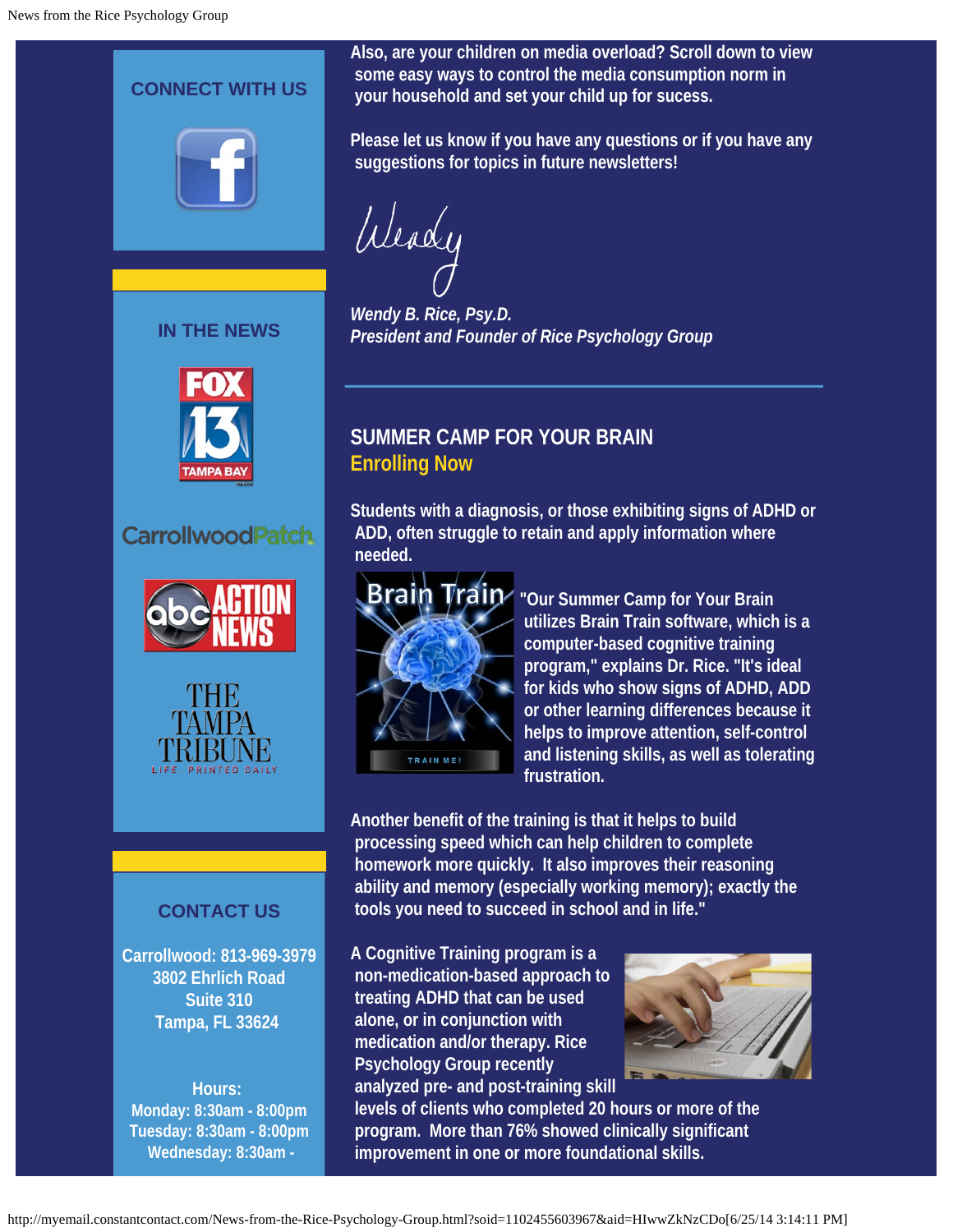**8:00pm Thursday: 8:30am - 8:00pm Friday: 9:00am - 5:00pm Saturday: Call for Availability Sunday: Call for Availability**

#### **HELPFUL LINKS**

**Home Page**

**Our Services**

**Meet Our Team**

**The summer's first session of Summer Camp for Your Brain begins June 20th and runs through July 14th. The second session runs from July 18th through August 11th. Classes run Monday through Thursday and both morning and afternoon times are available. For more information, or to enroll, please contact Rice Psychology Group at 813-969-3878 or online at [www.RicePsychology.com](http://www.ricepsychology.com/) .**

#### **MEDIA DIET FOR CHILDREN How much is too much?**

**According to the Kaiser Family Foundation, children spend more than 7.5 hours a day with media. What are they being exposed to? Everything! Children are becoming too savvy and this can have detrimental affects later in life.** 



**In a study conducted in 2009 by the University of Minnesota, children who watch more TV than their peers during middle and high school years have less healthy diets five years later.** 

**Media exposure is not limited to the television. It encompasses all media outlets; cell phones, computers, game boys, iPods, iPads, websites and much more. Not only can too much media hinder your child's health but their self-esteem and self-worth, too.** 

**But don't worry; it's not too late to help your children from media overload. A media diet may be just what the doctor ordered.** 

**Here are a few tips:**

**1. Don't be afraid to talk to you children about what they are seeing in the media. Have an open dialogue on what is being shown and what they are learning from it.** 

**2. Set a healthy media dosage example. Show your children 'proper' media usage. For example, don't use your cell phone while driving or at the dinner table. Children learn what the norm is through watching you.** 

**3. Stick to time limits. Time limits are key to avoiding media overload.**